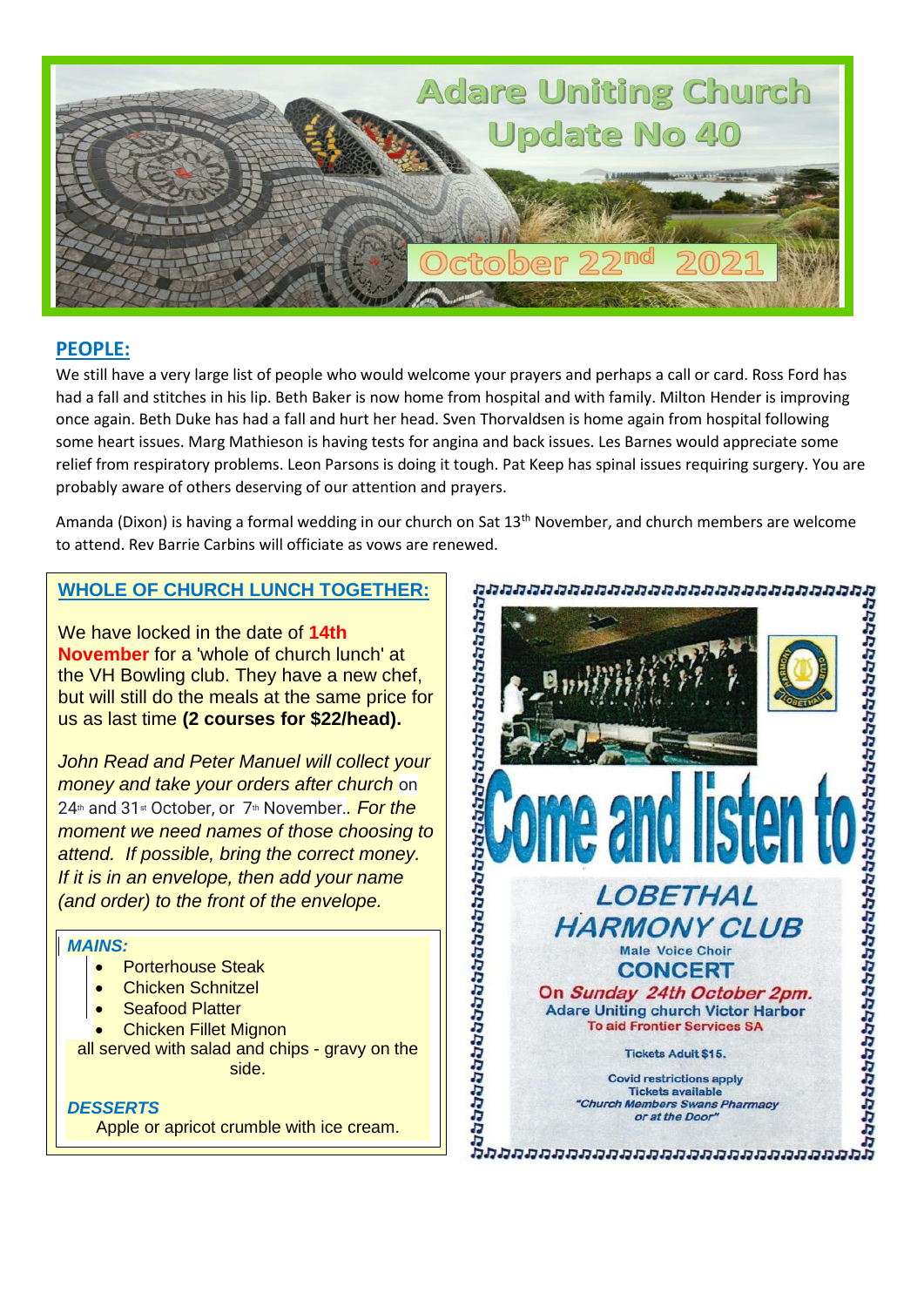## **OUT AND AROUND THE TRAPS!**

There are many Christian Churches in Victor Harbor, and most if not all, wish to reach into the community to provide care and support. This is part of the mission of our churches, and we have been asked to publicise some of their activities. This page includes some that have come to our notice in recent days.

# **LOCAL GLOBAL LEADERSHIP SUMMIT:**

We have finalized our program for the locally hosted Global Leadership Summit sessions (see attached).

- Venue: Victor Harbor Church of Christ, 9-13 Seaview Road, VH
- Dates: Friday evening & Saturday, 5th & 6<sup>th</sup> November

If you would like to a part of this event, preregistration is essential.

I need to register your name, your church & your email address with GLS Australia, along with an allinclusive registration fee of \$75 per person. You can then reimburse me either in cash or electronically:

- Account name: C & S Healey
- BSB number: 105 013
- Account number: 078413740
- Use the reference: GLS

This promises to be an encouraging and instructive time of learning together.

Any questions? Please contact Clive on 8552 6032 or [clivehealey@bigpond.com](mailto:clivehealey@bigpond.com)



Victor Harbor Refugee Support Group is supporting refugees arriving in S.A. by presenting at the

**Victa Cinema** 

# **Rosemary's Way**

#### **Tickets \$20**

This prize-winning film from the Sydney Festival tells the inspirational story of how one African woman affected a whole community.

#### Thursday 18<sup>th</sup> November at 7 pm

The film is 78 minutes long followed by tea, coffee and cake

Contact: Marjorie Keeble 0408 586 854 marjoriekeeble@gmail.com Victor Harbor Refugee Support Group is supporting refugees arriving

# **AT NEWLAND**

On **Monday November 1st at 1.30pm**, All **Saints Day, a Remembrance Service is going to be held at Newland Memorial Uniting Church on Victoria Ave Victor Harbor.**

At this service we will remember those who are no longer with us, but are forever in our hearts and minds. All are welcome to attend, and are invited to bring a photo of their loved ones.

Afternoon tea will be offered after the service.



Sunday 31<sup>st</sup> October  $5:00<sub>pm</sub>$ Victor Harbor Church of Christ 9-11 Seaview Road

You're invited to an informal time of Praise and Prayer. We would love for members of other local congregations to join with us.

To assist us to comply with Covid requirements could you kindly call our Church Office on 8552 5029 between 11:00am and 2:00pm Monday - Friday or email church@vhcoc.org to register your planned attendance. We look forward to you sharing with us.



#### **SPIRITUALITY OF AGING**

Guest Speaker: Rev Dr Elizabeth Vreugdenhil from Stillpoint Spirituality Centre.

When? Wednesday 27 Oct at 2.00 pm

Where? Yilki Uniting Church Hall, Giles Street, Encounter Bay

Entry \$5 Donation

Register with Patsy Jones 0407 330 839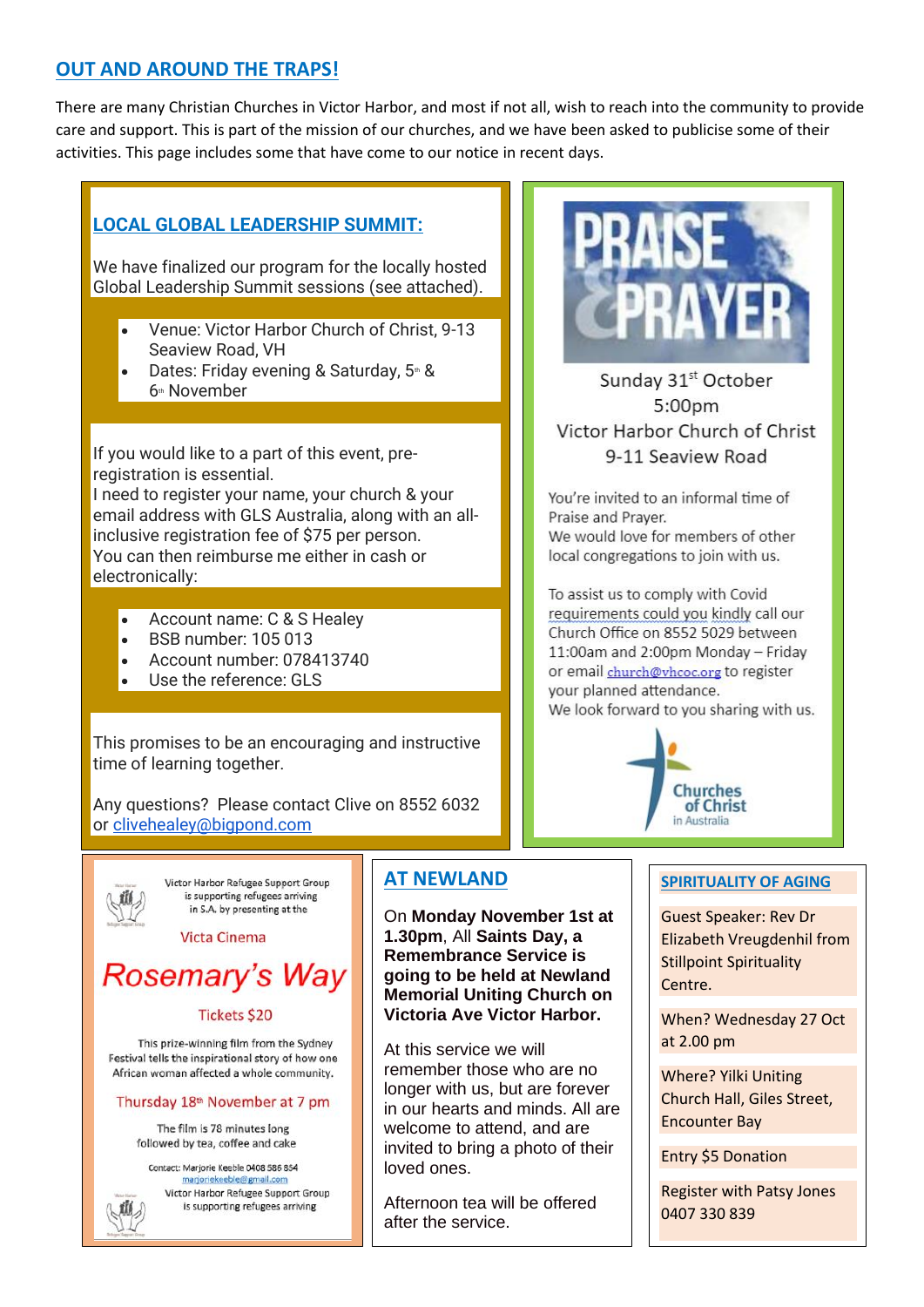# **Anniversaries**

| Christine & Grant Dixon  | 10/11/1979 |
|--------------------------|------------|
| Helen & John Williams    | 13/11/1993 |
| Bob & Sheila Arnold      | 14/11/1959 |
| Christine & Wayne Abbott | 28/11/1970 |

| sırtnda |
|---------|
|---------|

Grant Dixon 23/10 Amanda Pearce 25/10 Max Davies 30/10 Pip Schmidt 05/11 Ruth Keith 09/11 (80) Doris Lush 10/11 Leon Parsons 10/11

## **Summary of the combined churches meeting held at Port Elliot on the 21st of October 2021**

The meeting was led by the Rev Ian Dow, and began with general discussion of the following items identified at the previous meeting as important in considering our future.

- Joint website
- Pulpit sharing prayer meetings
- Visiting each other's congregation
- mission together (such as 'messy church' and 'neutral' fellowship)
- the mapping of available resources
- having a shared church council

The following points emerged from her discussions.

- Growing congregations is more important than finding ways to come together.
- We need to learn to trust one another.
- We need to understand each other, what we are like, and what we are doing.
- Are there things we could do better together?
- What do we have in common?
- How can we become more comfortable with each other?
- Can we identify common ministry areas?
- Should we have a long-term financial planning goal?
- Could we have a working party look at these things?
- Could the four chairs of church councils meet on a regular basis?
- Can we share a common Bible study?
- What are the strong points?
- Can we get to know one another better through shared meals or social activities?
- Can we establish a suitable 'landing page' that links the church websites?

While no conclusions were reached my observations are as follows:

- We need to build a greater awareness of our mission role as Uniting Churches of the Southern Fleurieu.
- We need to continue dialogue certainly at the leadership levels (chairs and ministers)
- We need to build on our strengths and where possible share member expertise
- Port Elliot and Newland Churches will actively look at shared possibilities by working together
- We will publicise our activities across each of the four churches
- We will be proactive in sharing
- Any movement towards amalgamation will need full support from the congregations who need to be included in any discussions and given time for proper debate.

No date has been set for future meetings, but church councils need to be alert to possibilities that enhance our future as UCA churches. (Peter Manuel).